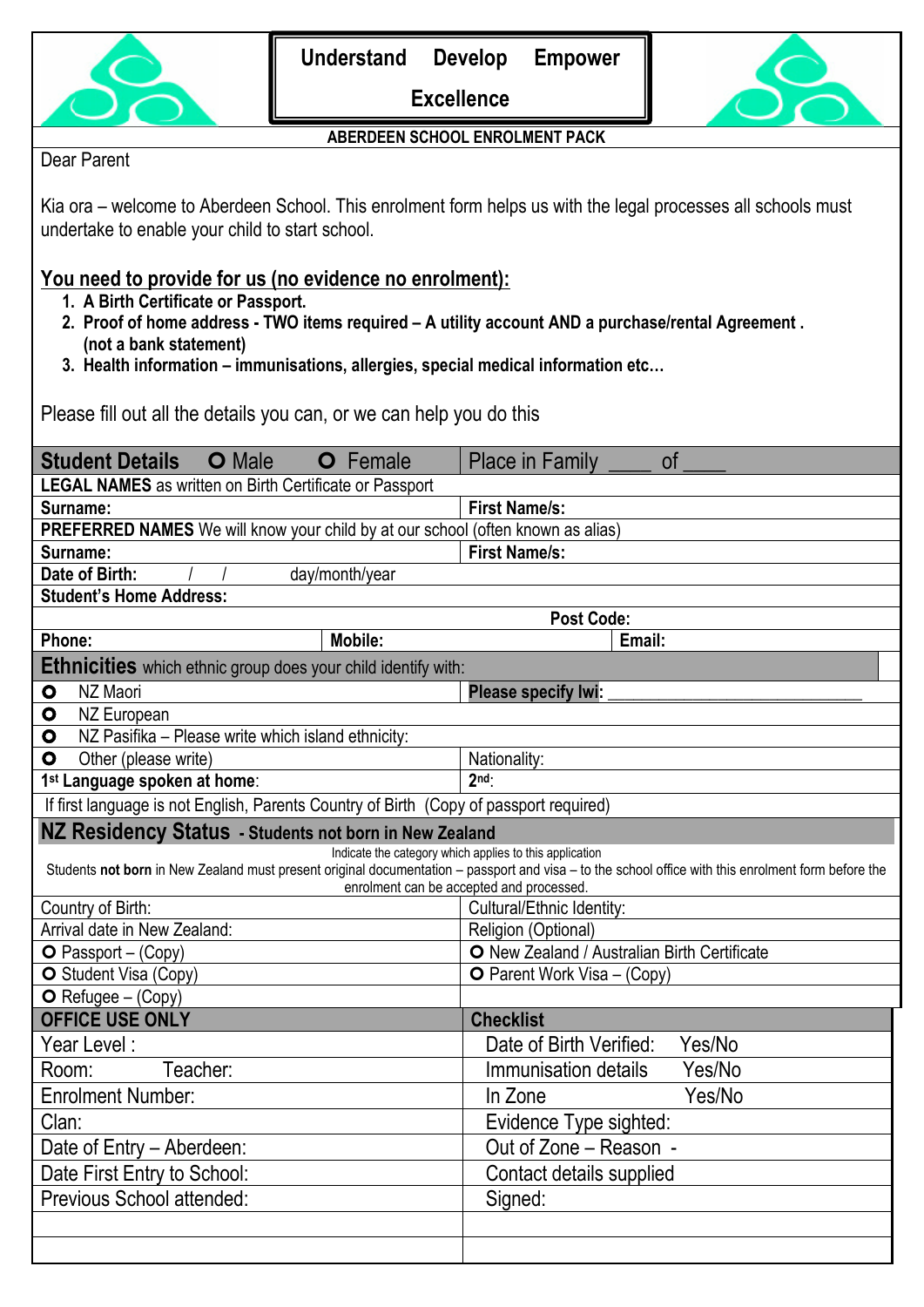| Contact Information – please provide 3-4 contacts for your child                                                                                                                                                                                                                                                                       |                                                                                                                                                                                                                                |                                                     |            |
|----------------------------------------------------------------------------------------------------------------------------------------------------------------------------------------------------------------------------------------------------------------------------------------------------------------------------------------|--------------------------------------------------------------------------------------------------------------------------------------------------------------------------------------------------------------------------------|-----------------------------------------------------|------------|
| 1 <sup>st</sup> Contact Person                                                                                                                                                                                                                                                                                                         |                                                                                                                                                                                                                                | Care and Communication                              |            |
| Mrs. Miss. Ms. Mr.<br>Surname:                                                                                                                                                                                                                                                                                                         |                                                                                                                                                                                                                                |                                                     |            |
| <b>First Name:</b>                                                                                                                                                                                                                                                                                                                     |                                                                                                                                                                                                                                |                                                     |            |
| <b>Relationship to student:</b>                                                                                                                                                                                                                                                                                                        | Students will only be released from the school into                                                                                                                                                                            |                                                     |            |
| <b>Address:</b>                                                                                                                                                                                                                                                                                                                        | the care of people listed on this card.                                                                                                                                                                                        |                                                     |            |
|                                                                                                                                                                                                                                                                                                                                        |                                                                                                                                                                                                                                |                                                     |            |
| Postcode:                                                                                                                                                                                                                                                                                                                              | <b>Care Arrangements</b>                                                                                                                                                                                                       |                                                     |            |
| O Yes<br>Living with child:<br>O No                                                                                                                                                                                                                                                                                                    |                                                                                                                                                                                                                                |                                                     |            |
| Phone:                                                                                                                                                                                                                                                                                                                                 | <b>Home Situation:</b><br>Student lives with:                                                                                                                                                                                  |                                                     |            |
| Mobile:                                                                                                                                                                                                                                                                                                                                |                                                                                                                                                                                                                                |                                                     |            |
| Email:                                                                                                                                                                                                                                                                                                                                 |                                                                                                                                                                                                                                | O Mother O Father O Both O Other                    |            |
| Occupation:                                                                                                                                                                                                                                                                                                                            |                                                                                                                                                                                                                                |                                                     |            |
| <b>Work Phone:</b>                                                                                                                                                                                                                                                                                                                     | Is there anybody that is not allowed contact with your                                                                                                                                                                         |                                                     |            |
| 2 <sup>nd</sup> Contact Person                                                                                                                                                                                                                                                                                                         | child? O Yes O No                                                                                                                                                                                                              |                                                     |            |
| Mrs. Miss. Ms. Mr.<br>Surname:                                                                                                                                                                                                                                                                                                         |                                                                                                                                                                                                                                |                                                     |            |
| <b>First Name:</b>                                                                                                                                                                                                                                                                                                                     |                                                                                                                                                                                                                                |                                                     |            |
| <b>Relationship to student:</b>                                                                                                                                                                                                                                                                                                        |                                                                                                                                                                                                                                |                                                     |            |
| <b>Address:</b>                                                                                                                                                                                                                                                                                                                        | Relationship: Network and the state of the state of the state of the state of the state of the state of the state of the state of the state of the state of the state of the state of the state of the state of the state of t |                                                     |            |
|                                                                                                                                                                                                                                                                                                                                        |                                                                                                                                                                                                                                |                                                     |            |
| Postcode:                                                                                                                                                                                                                                                                                                                              | A copy of any court orders supporting the above                                                                                                                                                                                |                                                     |            |
| Living with child:<br>O Yes<br>$\bullet$<br>No                                                                                                                                                                                                                                                                                         | information should be supplied to the school to enable                                                                                                                                                                         |                                                     |            |
| Phone:                                                                                                                                                                                                                                                                                                                                 | us to enforce the order. It is the family's responsibility to                                                                                                                                                                  |                                                     |            |
| Mobile:                                                                                                                                                                                                                                                                                                                                | inform the school of any change in custodial                                                                                                                                                                                   |                                                     |            |
| Email:                                                                                                                                                                                                                                                                                                                                 | circumstances.                                                                                                                                                                                                                 |                                                     |            |
| <b>Occupation:</b>                                                                                                                                                                                                                                                                                                                     |                                                                                                                                                                                                                                |                                                     |            |
| <b>Work Phone:</b>                                                                                                                                                                                                                                                                                                                     | Ministry information we are required to collate:                                                                                                                                                                               |                                                     |            |
| Alternate Contacts-Not child's Parents- at least 2 please                                                                                                                                                                                                                                                                              | Early childhood centre attended:                                                                                                                                                                                               |                                                     |            |
|                                                                                                                                                                                                                                                                                                                                        | <b>Type</b>                                                                                                                                                                                                                    |                                                     | Hours/week |
| Name:                                                                                                                                                                                                                                                                                                                                  |                                                                                                                                                                                                                                |                                                     |            |
| <b>Relationship to child:</b>                                                                                                                                                                                                                                                                                                          | Kohanga Reo                                                                                                                                                                                                                    |                                                     |            |
| <b>Phone No:</b>                                                                                                                                                                                                                                                                                                                       | Playcentre                                                                                                                                                                                                                     |                                                     |            |
| Name:                                                                                                                                                                                                                                                                                                                                  | Kindergarten or Edu-Care Centre                                                                                                                                                                                                |                                                     |            |
| <b>Relationship to child:</b>                                                                                                                                                                                                                                                                                                          | Home-based Service                                                                                                                                                                                                             |                                                     |            |
| <b>Phone No:</b>                                                                                                                                                                                                                                                                                                                       | Playgroup                                                                                                                                                                                                                      |                                                     |            |
| Name:                                                                                                                                                                                                                                                                                                                                  | Correspondence School-Te Aho o Te Kura                                                                                                                                                                                         |                                                     |            |
| <b>Relationship to child:</b>                                                                                                                                                                                                                                                                                                          | Pounamu                                                                                                                                                                                                                        |                                                     |            |
| <b>Phone No:</b>                                                                                                                                                                                                                                                                                                                       | Attended, but only outside New Zealand                                                                                                                                                                                         |                                                     |            |
| Other Family Details (these help us plan for the future)                                                                                                                                                                                                                                                                               | No of years attended :                                                                                                                                                                                                         |                                                     |            |
| Names of younger brothers or sisters / whanau likely to be                                                                                                                                                                                                                                                                             | <b>Additional Support</b>                                                                                                                                                                                                      |                                                     |            |
| attending Aberdeen School in the future:                                                                                                                                                                                                                                                                                               | Are there any agencies involved in supporting your child?                                                                                                                                                                      |                                                     |            |
|                                                                                                                                                                                                                                                                                                                                        | O Yes O No                                                                                                                                                                                                                     |                                                     |            |
|                                                                                                                                                                                                                                                                                                                                        |                                                                                                                                                                                                                                |                                                     |            |
|                                                                                                                                                                                                                                                                                                                                        |                                                                                                                                                                                                                                |                                                     |            |
|                                                                                                                                                                                                                                                                                                                                        | <b>Health Information:</b>                                                                                                                                                                                                     |                                                     |            |
|                                                                                                                                                                                                                                                                                                                                        | Does your child have                                                                                                                                                                                                           | Will medication need to be                          |            |
| Names of older brothers or sisters / whanau who are already                                                                                                                                                                                                                                                                            | any health issues?                                                                                                                                                                                                             | kept at school?                                     |            |
| attending Aberdeen School:                                                                                                                                                                                                                                                                                                             | O Yes (Complete separate                                                                                                                                                                                                       | O Yes - Separate form                               |            |
|                                                                                                                                                                                                                                                                                                                                        | form)                                                                                                                                                                                                                          |                                                     |            |
| $1.$ $\frac{1}{2}$ $\frac{1}{2}$ $\frac{1}{2}$ $\frac{1}{2}$ $\frac{1}{2}$ $\frac{1}{2}$ $\frac{1}{2}$ $\frac{1}{2}$ $\frac{1}{2}$ $\frac{1}{2}$ $\frac{1}{2}$ $\frac{1}{2}$ $\frac{1}{2}$ $\frac{1}{2}$ $\frac{1}{2}$ $\frac{1}{2}$ $\frac{1}{2}$ $\frac{1}{2}$ $\frac{1}{2}$ $\frac{1}{2}$ $\frac{1}{2}$ $\frac{1}{$<br>Room: $\_\_$ | O No                                                                                                                                                                                                                           | O No                                                |            |
|                                                                                                                                                                                                                                                                                                                                        | Name of Doctor:                                                                                                                                                                                                                | Immunisation/Inoculation                            |            |
|                                                                                                                                                                                                                                                                                                                                        |                                                                                                                                                                                                                                | (Photocopy required)                                |            |
|                                                                                                                                                                                                                                                                                                                                        | <b>Medical Centre:</b>                                                                                                                                                                                                         | O Yes O No                                          |            |
|                                                                                                                                                                                                                                                                                                                                        |                                                                                                                                                                                                                                | Verified by: $\_\_\_\_\_\_\_\_\_\_\_\_\_\_\_\_\_\_$ |            |
|                                                                                                                                                                                                                                                                                                                                        |                                                                                                                                                                                                                                |                                                     |            |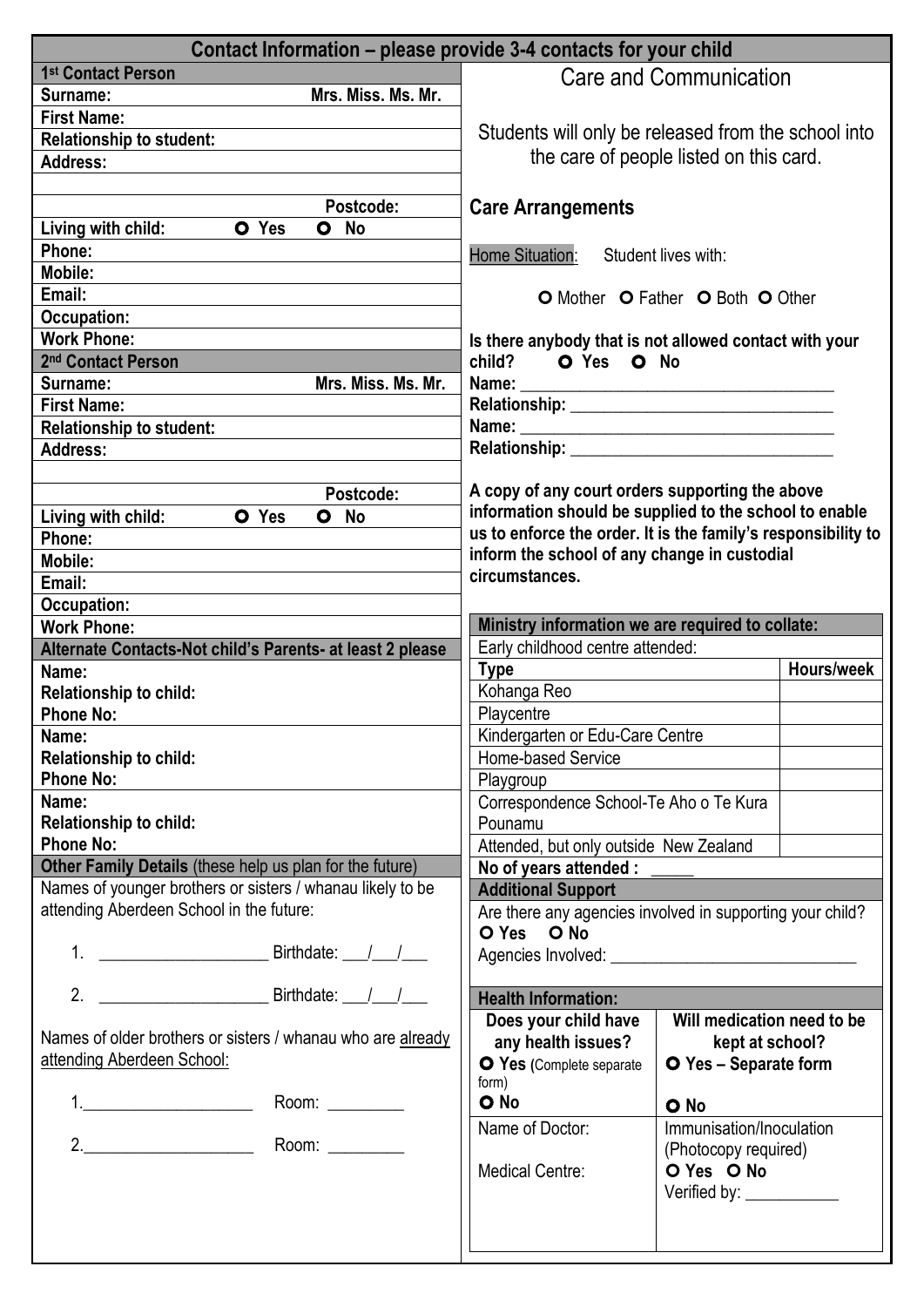# **4 Km Approval to Leave School Grounds**

The school would like your approval for your child(ren) to leave the school grounds, at the school's discretion, for supervised class and/or school activities that are within a short distance of the school (4km radius). This would cover activities such as Dinsdale Library visits, cross-country training, Year 6 visits to local intermediate schools, walking to local parks and sports venues, and observing local events of interest.

All activities will comply with the school's Risk Management requirements.

I understand that my child(ren) will be supervised at all times and that all activities will comply with the School's Risk Management requirements.

I understand that this permission is valid for the time my child(ren) attend Aberdeen School.

| We need permission for the following:                                                                                                              |                          |                                                                                                                                                                            |
|----------------------------------------------------------------------------------------------------------------------------------------------------|--------------------------|----------------------------------------------------------------------------------------------------------------------------------------------------------------------------|
|                                                                                                                                                    | O Yes O No               | <b>Internet Use</b><br>I give permission for my child(ren) to use the school's internet and email under the conditions set out<br>in the school's Acceptable Use Agreement |
|                                                                                                                                                    | 2. O Yes O No.           | <b>Web/Facebook Page Images</b><br>l give permission for my child's(ren's) image to appear on the school's web/facebook page. (No<br>names will be attached to any image.) |
|                                                                                                                                                    | 3. O Yes O No            | <b>Web/Facebook Page Names</b><br>I give permission for my child's(ren's) first name to appear on the school's web/facebook page. (No<br>last names will be used)          |
| 4.                                                                                                                                                 | <b>O</b> Yes <b>O</b> No | <b>Performance Permission</b><br>give permission for my child(ren) to appear in any DVD production with class/school activities.                                           |
| 5.                                                                                                                                                 | <b>O</b> Yes <b>O</b> No | <b>Public Health Nurse Access</b><br>give permission for Aberdeen School to access the services of our Public Health Nurse in the<br>interests of your child's health.     |
| This agreement is effective from entry to Aberdeen School and will be effective until the child(ren) leaves or until more permission is<br>sought. |                          |                                                                                                                                                                            |

# **Parent Declaration:**

- $\triangleright$  I/we will support school rules (kawa), Values and discipline procedures as developed by the school.
- $\triangleright$  I/we understand the school uniform is a compulsory requirement for attendance at Aberdeen School
- ➢ I/we give permission for essential information to be requested from previous schools and to be given to another school as required.
- $\triangleright$  I/we understand that the school will take action on my behalf in case of sudden illness or injury to my child(ren).
- $\triangleright$  I/we agree to abide by school policies.
- $\triangleright$  My/our child is not currently suspended from a school.

*In terms of the Privacy Act, I understand that the information on this form is collected to form part of the essential information the school holds on my child. The records made from this information may be viewed on request at the school. I approve the forwarding of information when my child transfers to another school. I also approve the forwarding of my child's name and address on request to a potential Intermediate School.*

| Signature of Parent/Guardian Enrolling Student: | Date / / |
|-------------------------------------------------|----------|
| Signature of Aberdeen School Senior Manager:    | Date / / |

**Thanks so much for completing this paperwork** ☺ **We hope you and your family have a wonderful association with our fantastic school.**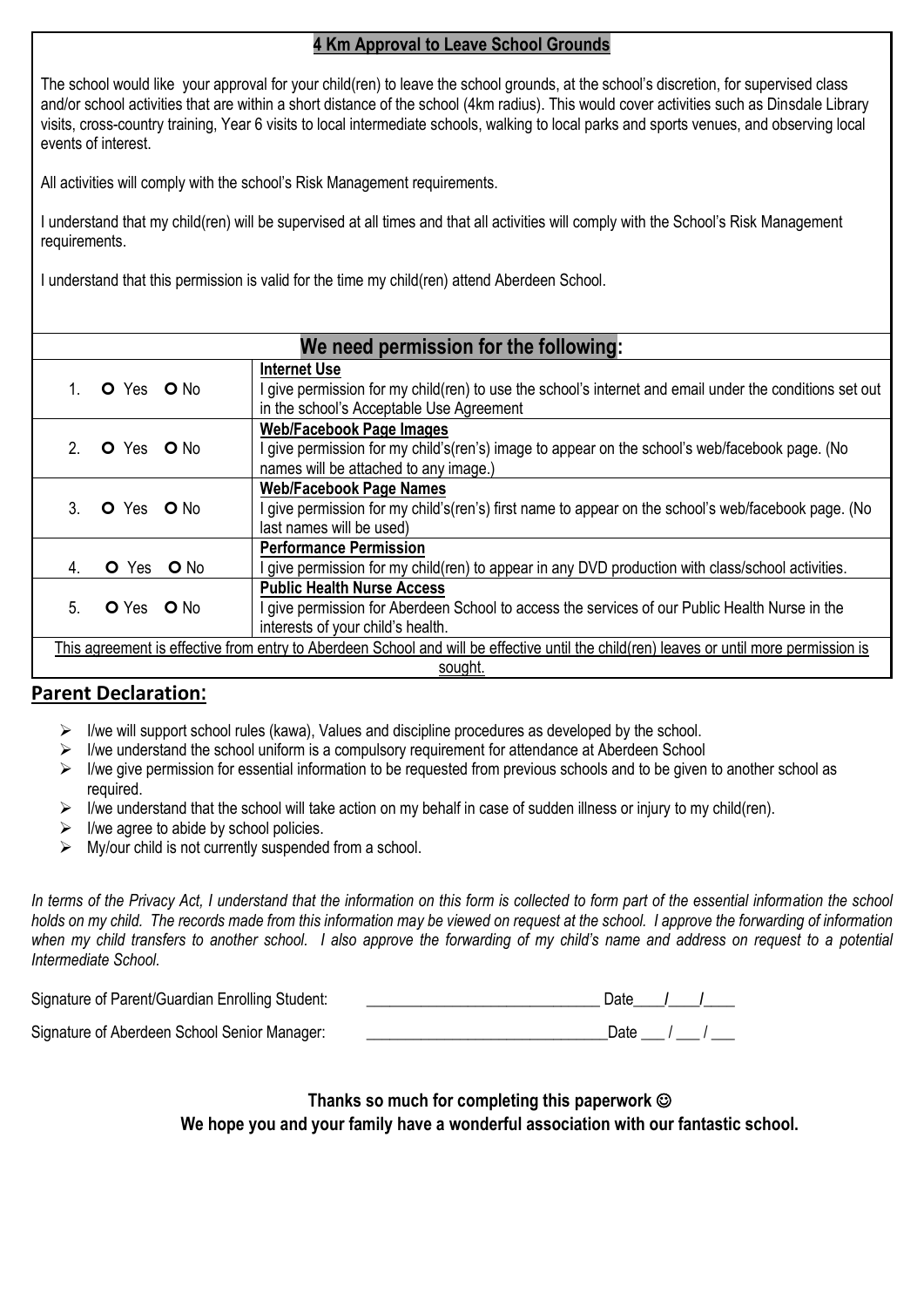

# 7. Blanket Consent form

This EOTC form is to cover events that occur during the course of a school day and conclude prior to approximately 6.00 pm.

Where an event involves risk exposure greater than what would typically be the case at schools, such as adventurous activities or hazardous environments or the event continues overnight, specific consent will be required. At the time of our seeking any further consents, you will also be asked to update the health and contact information held by the school.

It is important that this form is completed at the start of the year for all students who will be participating in EOTC events (as described above). Details on this form will remain confidential to school staff, contractors and volunteers associated with supervising activities on EOTC events. It is crucial that you provide us with up to date information, that is accurate and complete, to allow us to plan appropriately for EOTC events.

Please note that is very important that student details such as health information and emergency contacts are kept up to date with the Aberdeen school office during the year.

Please ensure that all sections of this form are completed and it is returned to the Aberdeen school office by xxxx

### Privacy Statement:

Please note: the personal information being collected on this form is for the purpose of running EOTC events. It won't be used or disclosed for any other purpose except in accordance with the Privacy Act 1993. You have the right under that Act to access and seek correction of the information from the school.

| <b>Student Information</b> |       |  |
|----------------------------|-------|--|
| Name:                      | Year: |  |
| Address:                   |       |  |

### **Swimming Consent**

For activities where being able to swim is essential. Consent does not remove the need for group leaders to ascertain for themselves the level of the student's swimming ability. Swimming abilify

| $\bullet$ | Is your child able to swim 50 metres?                       | Yes | No  | Don't know    |
|-----------|-------------------------------------------------------------|-----|-----|---------------|
| $\bullet$ | Is your child water confident in a pool?                    | Yes | No  | Don't know    |
| $\bullet$ | Is your child confident in deep water?                      | Yes | No. | Don't know    |
| $\bullet$ | Is your child able to tread water?                          | Yes | No. | Don't know    |
| $\bullet$ | Is your child able to survival float?                       | Yes | No  | Don't know    |
| $\bullet$ | Is your child confident in the sea or in open inland water? |     | Yes | No Don't know |
| $\bullet$ | Is your child safety conscious in and around water? Yes     |     | No  | Don't know    |
| Sianed:   |                                                             |     |     |               |

- Medical Consent
- $\Box$  In an emergency, the school may act on my behalf
- $\Box$  School may administer pain relief
- □ l agree that if prescribed medication needs to be administered, a designated adult will be assigned to do this. I will ensure that prescribed medication is clearly labelled, securely fastened and handed to the designated adult with instructions on its administration.
- □ I will inform Aberdeen school as soon as possible of any changes in the medical or other circumstances.
- □ I agree to my child receiving any emergency medical, dental, or surgical treatment, including anaesthetic or blood transfusion, as considered by the medical authorities present.
- $\Box$  Any medical costs not covered by ACC or a community service card will be paid by me.

7. EOTC Blanket Consent Form 24,11,2020

Page 1 of 2



Englished in the Second Second Second Second Second Second Second Second Second Second Second Second Second Second Second Second Second Second Second Second Second Second Second Second Second Second Second Second Second Se